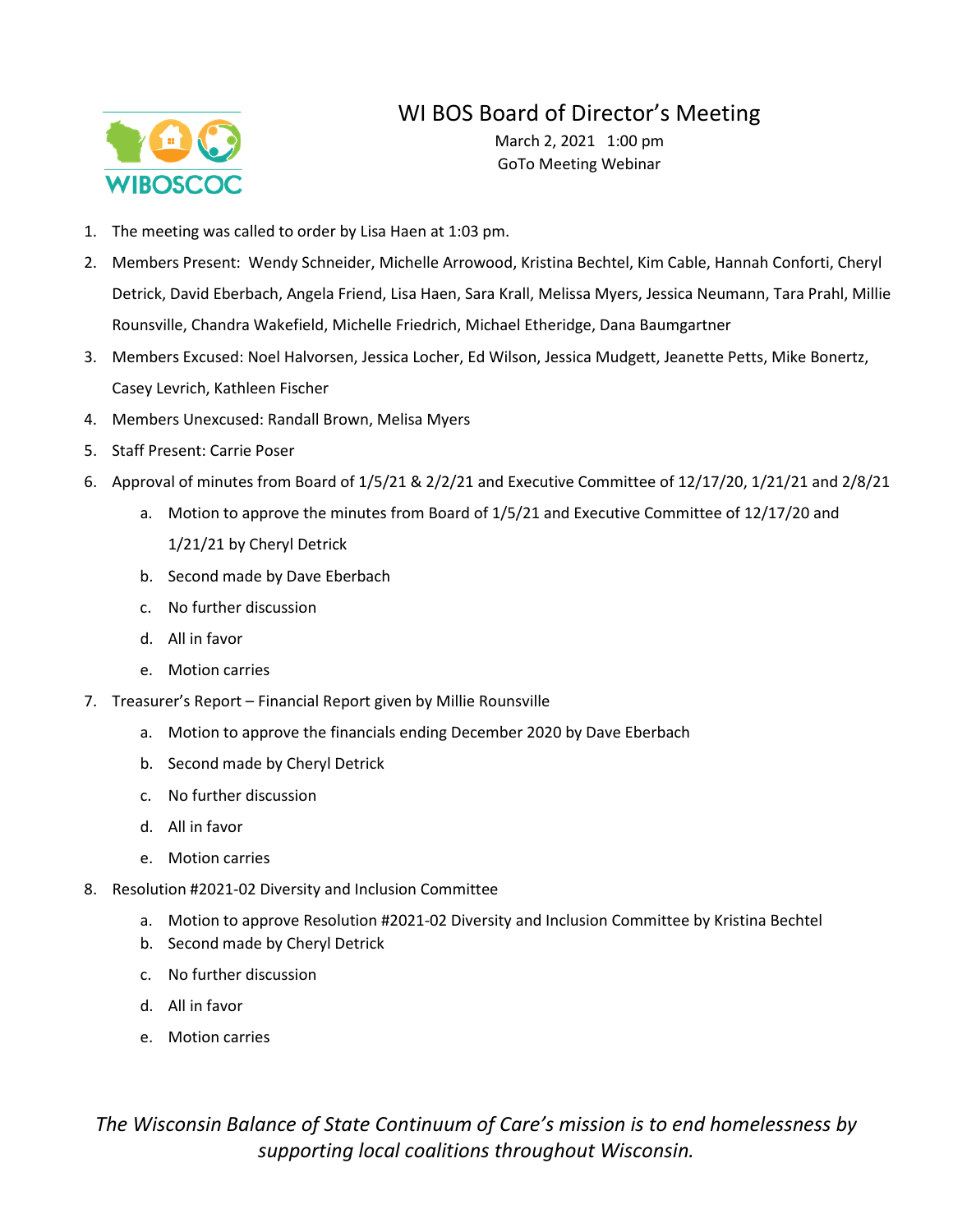- 9. Director Update Carrie
	- a. EFS 6 had CE data presented by 4 COCs last week.
	- b. Community presentations in 3 different coalitions since last meeting. Many more scheduled.
	- c. BOSCOC Quarterly Meeting
	- d. Discussions with Pennsylvania BOS about our structures as they were given documents from us to look at for best practices.
	- e. Participated in a training from Org Code about leadership.
	- f. Participating in vaccine and COVID-19 workgroups throughout the state; working on a shelter listing to share with them to ensure everyone has access. Facilitating requests for PPE.
	- g. Will be attending NAEH virtual conference.
	- h. Finalizing PIT and APRs projects before HMIS transition.
- 10. Grants Progress Report Carrie
	- a. Need to be looking at match more closely as we are the lead on the grants even though we require subs to be responsible for a portion.
	- b. Lisa asked if Board Match could be electronic like it is for other committees. Staff will check on it.
- 11. May Meeting Ryan Dowd will be facilitating a full day training on May 13 that will not be recorded. May  $14<sup>th</sup>$ will be the business meeting and has no special presenters besides the usuals. Cheryl suggested DHS to present. Carrie would like other ideas for training opportunities and speakers.
- 12. Public Policy Report Carrie
	- a. Governor's Budget Update: funding for HAP, Housing Navigation and Diversion.
	- b. COVID-19 vaccine clinics discussion on expansion. Will be sharing homeless data.
- 13. Committee Reports
	- a. SPN No update
	- b. Coordinated Entry Meeting monthly, reviewing charter. Working on how prevention will work during the HMIS transition. VISPDAT v.3 will be using with new HMIS.
	- c. Discharge Planning No update
	- d. Youth Advisory Board youth art contest dates will be released soon with a theme of "Heart and Home."
	- e. Emergency Shelter March 23 is next meeting.
	- f. Veteran Advisory Board No update

*The Wisconsin Balance of State Continuum of Care's mission is to end homelessness by supporting local coalitions throughout Wisconsin.*